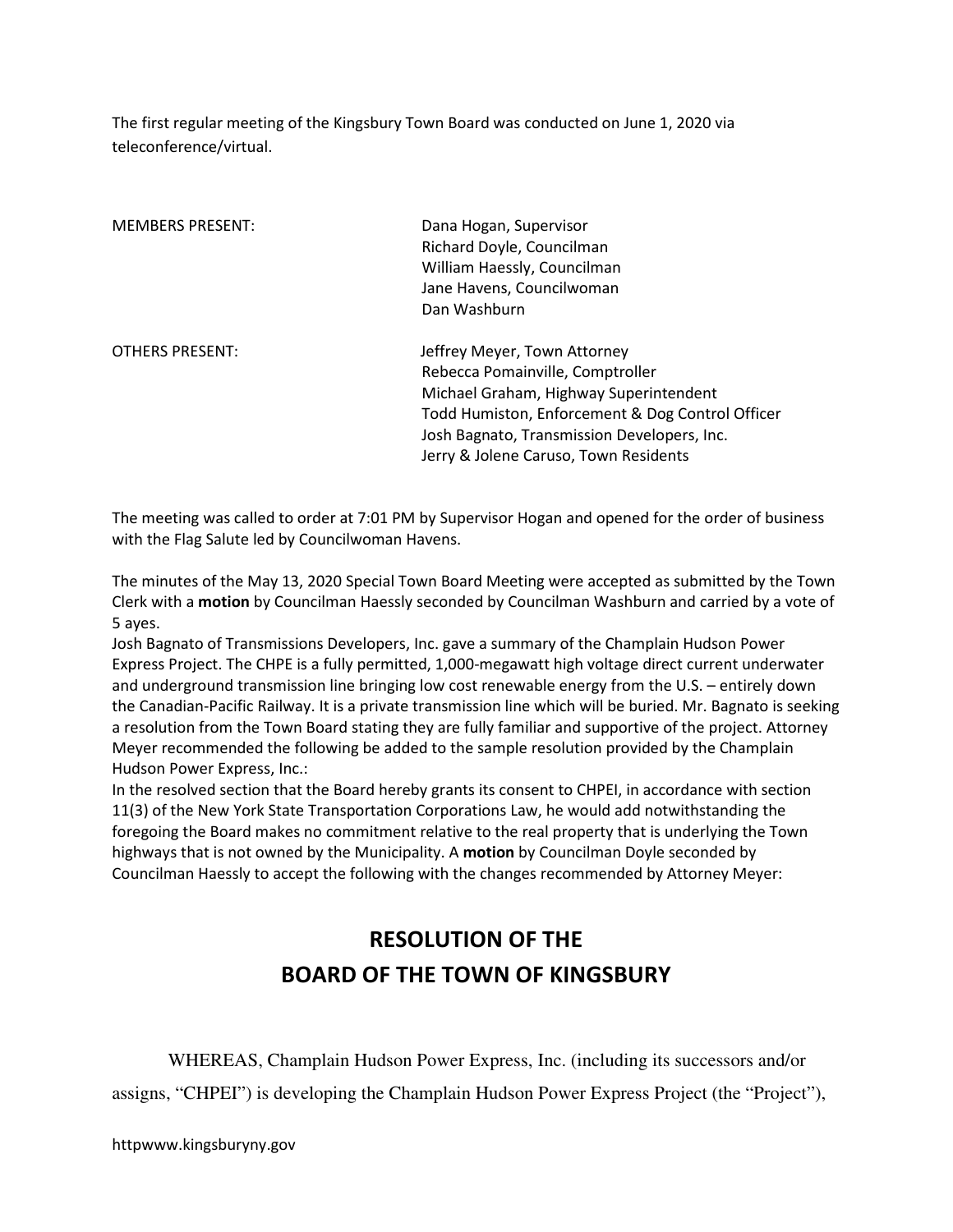an approximately 1,000 megawatt underground and underwater high voltage, direct current electric transmission facility extending from the United States' border with Canada to Queens, New York; and

 WHEREAS, the New York State Public Service Commission (the "PSC") has ruled that the Project will supply clean, renewable hydroelectricity to New York State and has issued a Certificate of Environmental Compatibility and Public Need authorizing the construction and operation of the Project (including any amendments thereto, the "Certificate"); and

 WHEREAS, CHPEI has discussed the Project extensively with the Town of Kingsbury, as a portion of the Project will be located within the Municipality and will occupy certain privately and/or publicly-owned land; and

 WHEREAS, the Project will provide significant economic and environmental benefits to New York State and the Municipality in the form of lower electric rates, a reduction in greenhouse gas emissions and increased jobs, including local jobs during the Project's construction; and

WHEREAS, the Project will provide significant tax (or payment in lieu of tax) revenue to Town of Kingsbury, County of Washington and School District of Hudson Falls during the course of its expected 40-60 year operating life; and

 WHEREAS, prior to construction within the Municipality, CHPEI will require a Road Crossing Agreement with the Municipality that will include, at a minimum, construction responsibilities and plans, restoration and repair of damage, dispute resolution, bonding, insurance and indemnification provisions; and

 WHEREAS, once the Project commences operation, it is not expected to require any services from the Municipality;

#### **NOW, THEREFORE, BE IT RESOLVED,**

1. That the Kingsbury Town Board is fully familiar with and supportive of the Project, including the use and occupancy of privately and/or publicly-owned land in the Municipality.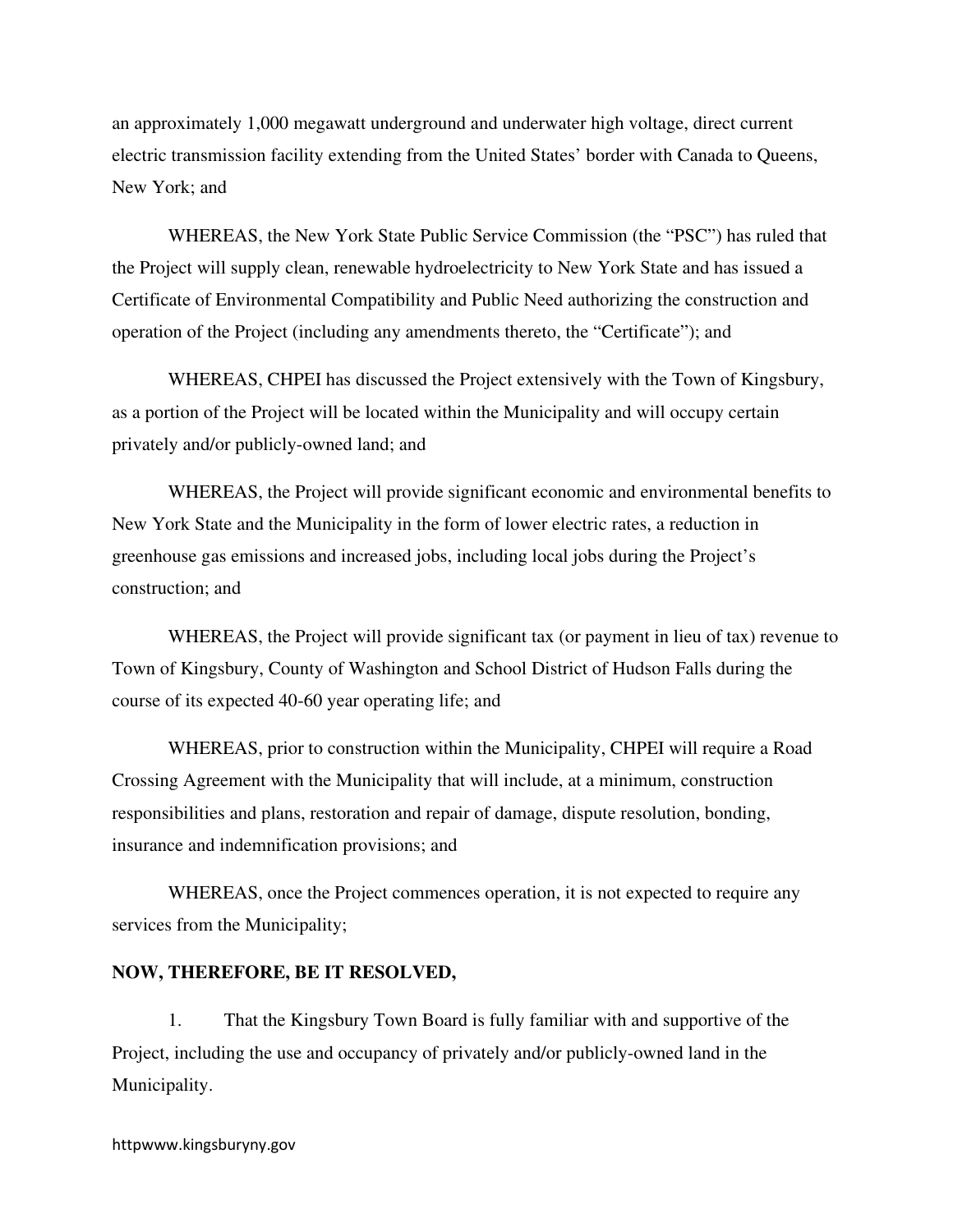2. That the Board hereby grants its consent to CHPEI, in accordance with section 11(3) of the New York State Transportation Corporations Law, to lay down, construct and maintain its wires, conductors, conduits and other fixtures in and under the streets, avenues, public parks and all other publicly-owned places in the Municipality in accordance with the provisions of the Certificate. Notwithstanding the foregoing, the Board makes no representations or warranties as to the ownership of the land under the highway and if they are not owned by the Town, CHPEI shall secure the necessary easements.

3. That the Board commits the Municipality to the taking of such further actions, if and when reasonably requested by CHPEI and consistent with applicable law, as may facilitate the successful achievement of the Project, including, without limitation, executing a Crossing Agreement substantially in the form annexed hereto.

4. That the Kingsbury Town Board is hereby authorized and directed to take all appropriate measures to implement the intent of this Resolution and the Town Clerk is hereby directed to forward a certified copy hereof to CHPEI at the Pieter Schuyler Building, 600 Broadway, Albany, NY 12207.

5. That the Board approves the inclusion of a copy of this Resolution as a part of any filing made by CHPEI with any governmental bodies when and as required or requested by the same and the use of this Resolution in public statements made by CHPEI regarding host community support for the Project.

6. That this Resolution shall take effect immediately.

The question of the adoption of the foregoing Resolution was duly put to vote on a roll call, which resulted as follows:

Aye Abstain

Supervisor Hogan Councilwoman Havens, did not have the Councilman Doyle opportunity to review the proposed

The foregoing Resolution was thereupon declared duly adopted.

httpwww.kingsburyny.gov

Councilman Haessly resolution Councilman Washburn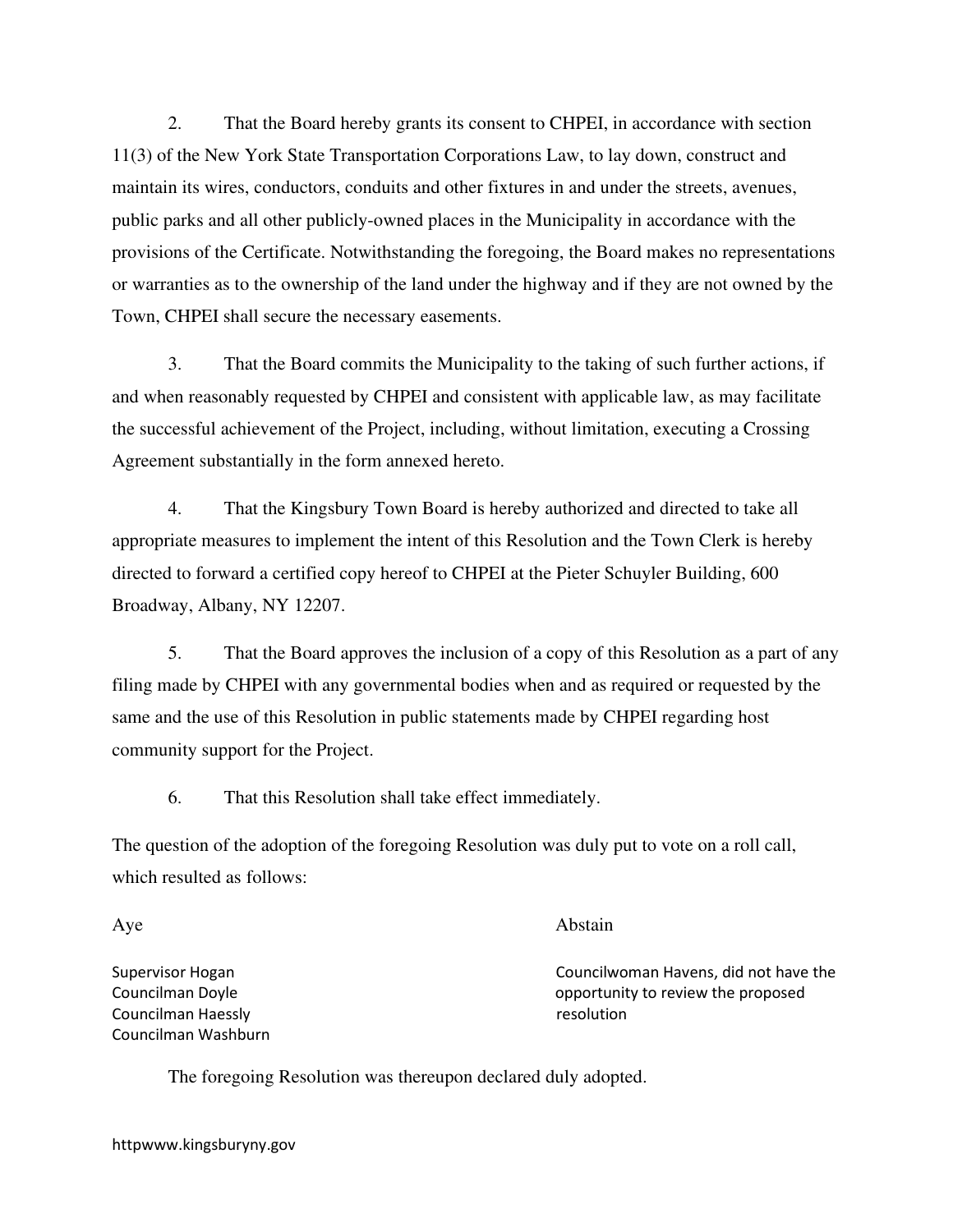A motion by Councilman Doyle seconded by Councilman Washburn and carried by a vote of 5 ayes to schedule a Public Hearing on July 20, 2020 for a Local Law amending reducing the number of members on the Zoning Board of Appeals.

The Board discussed clarifying the definition of a Town Zoning & Planning Law in regard to a "buffer zone" between a residential and commercial property. Councilman Doyle stated at this time a lawn can constitute a buffer zone. He thinks we should specify that it be something that cannot be seen through whether it be fir trees, cedar or some type of conifer tree. Councilman Haessly suggested we should discuss the definition of a vision barrier as well as a buffer zone. Supervisor Hogan asked Attorney Meyer if there was a template to be used in this situation to better define a buffer zone. Attorney Meyer stated different communities do different things. The way the language is written now is when you are transitioning from a commercial district to a residential district the portion that is facing the residential district must have a 5 foot fence and there needs to be a buffer essentially from the property line fifty feet which must be maintained. It does not say what is existing or what may occur it just says it must be maintained. Attorney Meyer stated it is one of the areas where there is room for improvement. Supervisor Hogan asked Attorney Meyer in order to move forward and tighten the definition of buffer zone what would the steps be to come up with a better definition. Attorney Meyer stated you could do it two ways; you could see what other communities do when there is a transition from residential to commercial or we can use what we have and better define what should be in the 50 foot buffer zone. If the Board would like to see landscaping, a visual buffer and some kind of noise mitigation we could use that and save the time and energy in research. The discussion continued. Enforcement Officer Todd Humiston stated he feels there is room for improvement in the transition zones, he will research and have ideas for the next Board Meeting.

Supervisor Hogan reported Highway Superintendent Michael Graham brought his entire crew back after working half crews for the last few weeks. Superintendent Graham spoke with the Washington County Safety Officer last week and then printed some forms about disinfecting and social distancing and then conducted a safety meeting with the highway crew. When the crew arrives they are required to complete a COVID-19 pre-screening checklist and a discussion occurs where COVID-19, disinfecting, social distancing and wearing masks is addressed. Posters have been placed in the facility with the proper way to wash your hands and ways to prevent the spread of COVID-19.

Supervisor Hogan stated it was time to discuss the opening of Town Hall and requested the Comptroller and the Town Clerk put together a plan. Comptroller Rebecca Pomainville reported she had the same pre-screening forms for employees and posters that the Highway employees have to keep things consistent. She will maintain the required state records. A drop box will be installed by the Highway Department this week on the Town Clerk side of the Town Hall for payments to help reduce the foot traffic in Town Hall. A door chime with an intercom has been ordered which will be installed at the main entrance of Town Hall. The door will remain locked, allowing one person at a time in the building. When they ring the door chime a clerk can respond and assist them and let them know if they can enter the building. Comptroller Pomainville stated every organization must have a COVID-19 Response Coordinator, Highway Superintendent Graham will be responsible for the employees in his building and the Comptroller will make sure we maintain the proper records and training.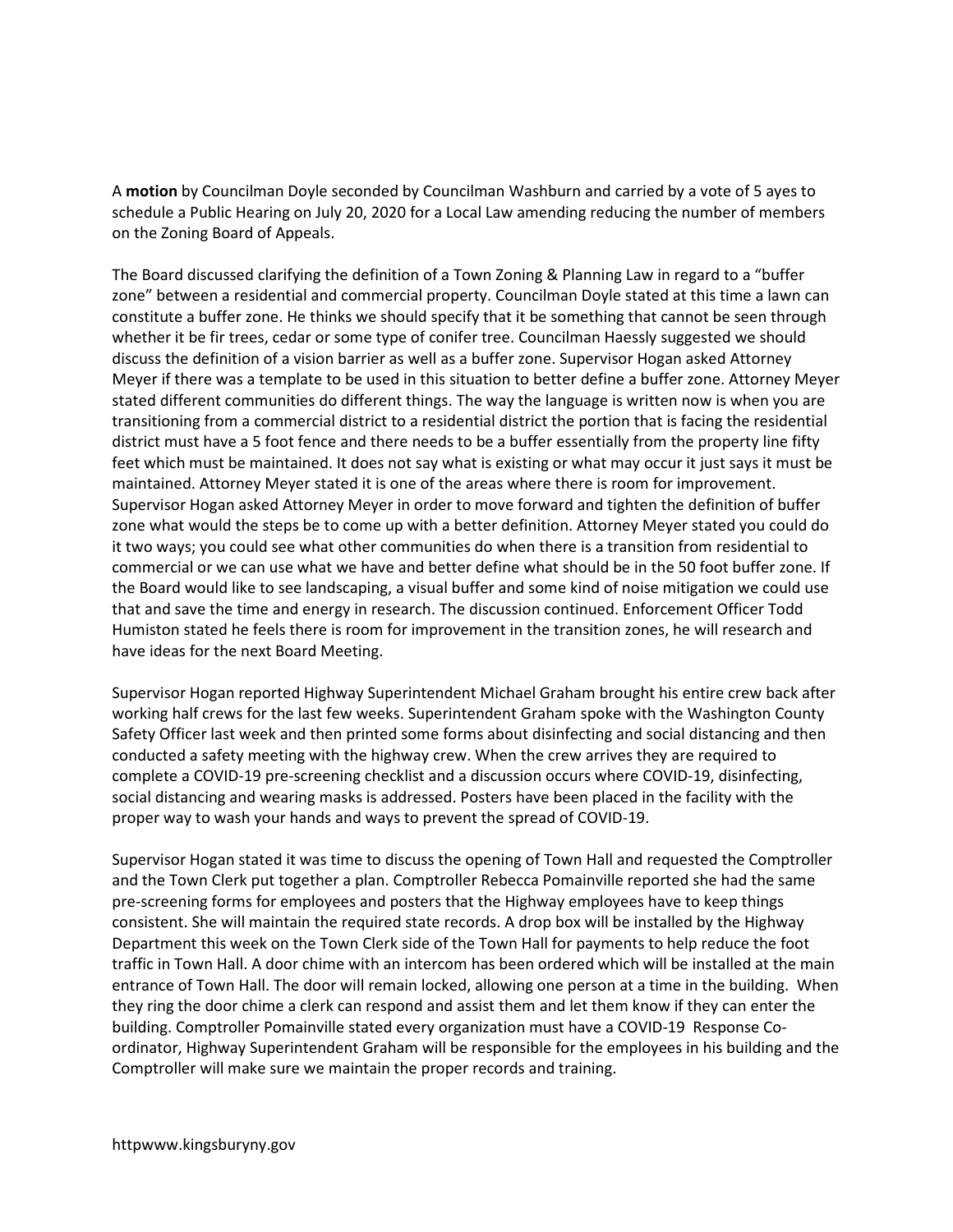Supervisor Hogan stated with the way Town Hall is set up we should be able to maintain social distancing. The Town Clerk feels her Deputy can return to the office; they will be able to work from the Town Clerk Office and the Tax Office if necessary. Supervisor Hogan asked the Town Clerk if the door should remain locked. The Town Clerk stated the door should remain locked due to the limited space in Town Hall. The hallway is not six feet wide and social distancing would not be possible.

Councilwoman Jane Havens addressed the Board with her thoughts related to the handling and effects of the COVID-19 pandemic. She is supportive of whatever is comfortable for the Town Clerk and Comptroller in regard to the re-opening of Town Hall.

Councilman Haessly shared his thoughts on the re-opening of Town Hall. Councilman Haessly, Councilman Washburn and Councilman Doyle are supportive of whatever is comfortable for the Town Clerk and Comptroller in regard to the re-opening of Town Hall.

Enforcement Officer Todd Humiston agrees there should be no more than one or two customers in the building at one time. Due to the small size of his office and his secretary's office social distancing will not be possible, they may have to conduct business near the front of the offices.

The Board discussed the re-opening of the Town Court. Attorney Meyer stated the court system is slowly starting to process things again and may re-open sooner than expected. The discussion continued in regard to the cleaning of Town Hall and the Town Court.

Supervisor Hogan reviewed the plan for re-opening Town Hall; the Board is in favor of us moving back to a blended re-opening where we bring people back, we maintain the proper social distancing, we keep Town Hall locked, essentially open by appointment only, but customers can enter the building if they would like.

#### TOWN CLERK REPORT:

Town Clerk reported she had sent a letter and an oath of office to Kathy Macura, the newly appointed member of the Board of Assessment Review. The notarized oath of office has been returned to the Town Clerk and filed.

Town Clerk reported effective August 1, 2020 the State Archives is revising its local government records retention and disposition schedules which will replace and supersede the MU-1 Schedule used by municipalities. The Town Board must adopt by resolution the LGS-1 schedule before the Town Clerk can utilize it.

## ENFORCEMENT & DOG CONTROL OFFICER REPORT:

Todd Humiston reported he is back working in the office full time and has been very busy with enforcement and dog calls. He has been conducting curb side appointments; a lot of people have been dropping off permits to be signed or picking up complaint forms. The verbal warnings that are issued about barking dogs or unleashed dogs have been handled via mail and is working very well.

#### COMPTROLLER/BUDGET OFFICER REPORT:

Rebecca Pomainville requested an executive session to discuss the health insurance for a particular individual.

#### HIGHWAY SUPERINTENDENT REPORT:

Michael Graham reported they had received the bills for paving and they are approximately \$20,000.00 under budget.